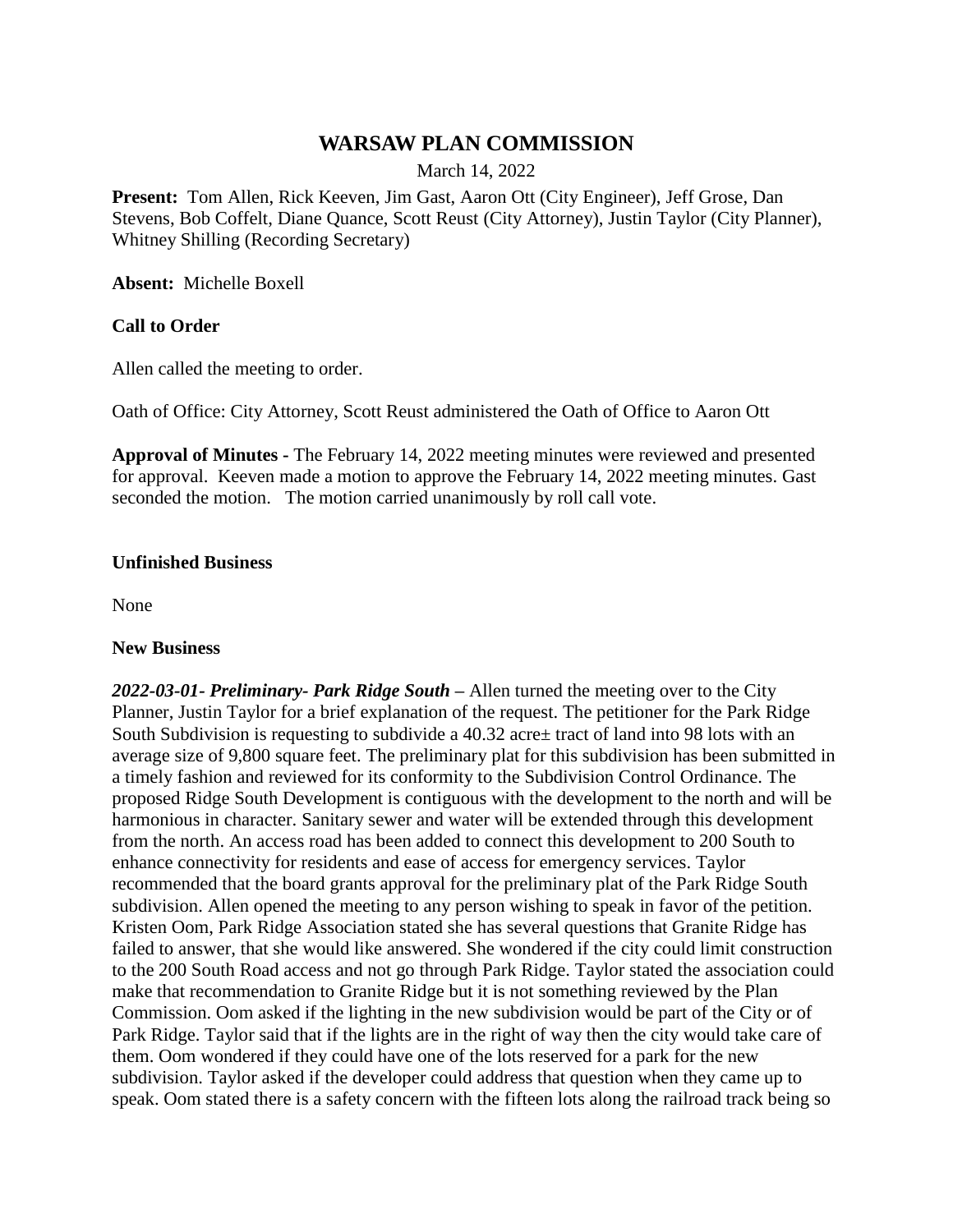close to the track. She wondered if they were going to put a safety fence up for those houses along the railroad track. Allen stated it is not required under the city code. Taylor agreed. Oom asked if the retention pond will be maintained by the city or Park Ridge. Taylor stated the HOA does control the green spaces when there is an HOA. The city has been getting more involved in reviews and how they function. So there is a little bit of overlapping but primarily the maintenance will follow under the HOA. Oom wondered if there are plans to improve the water supply and the city sewer out there because there is a concern with the current residents that if it comes off the subdivision then water pressure is going to drop. The developer state they will be working with Indiana American water but every time you add more houses to a subdivision it increases the water pressure. He also stated that in the State Code it states they can't decrease water pressure. Allen stated that for the city sewer the developer will have to comply with the City Code. The last question Oom had was how aggressive do they plan to develop the subdivision. Allen asked the developer to come up and address all of Oom's questions. David Brown, D.A. Brown Engineering along with Kathy Hartman, Granite Ridge stated they plan to develop ninety-eight lots. He stated after meeting with the city they decided to add a road out to 200 South for safety reasons. Brown went on to explain that they will be meeting all the zoning codes with a little bit deeper lots. Brown said their plan is to build similar homes to what is currently in Park Ridge. He stated that they want to promote good healthy lighting throughout the subdivision so they will do the lights the city recommends. To answer the question regarding the fence along the railroad track, Brown stated that the developer didn't plan to put up a fence. He did explain they left some extra space between the lots and the railroad track to allow for some landscape trees. Brown went on to explain that they plan to build the subdivision as fast as they can but with material delays they can't really put a timeframe on the project. They are hoping this will be a two section project with forty to forty- five homes in the first section and the next section after that. Keeven asked the developer to address the question about the park area. Brown stated that the association with maintain the common areas and at this point they don't have a designation spot for a park. They have found that it is not done a lot anymore due to the liability and cost. Brown stated most homeowner's would like to have their own playground and that is why they made the lots deeper. Keeven asked if the retention pond is expected to have water in it. Brown explained that depends on soils. They would love to have water in it all year round but there is a lot of sand in the soil out there so they think it will be more of a dry basin. Quance asked how far the property line was to the railroad right of way. Brown didn't know for sure but he was guessing twenty to thirty feet. Gast questioned the developer about not putting a playground in the new development. Brown stated yes they are not currently planning on putting in a playground. It is expensive to put a playground in and expensive to maintain. Brown said they are putting sidewalks on both sides of the street. Allen asked Taylor if this is something we could require from the developer. Taylor stated this development does meet the requirements for an R-1 and we typically reserve those request for a PUD. Taylor pointed out the large area in the middle that will be green space. Quance stated that by adding a playground it would increase the HOA fees and that is something that current residents should consider. Allen opened the meeting to any person wishing to speak against the petition. Allen closed the meeting to the public. Gross made a motion to approve *2022-03-01- Preliminary- Park Ridge South.* Quance seconded the motion. The motion carried unanimously.

#### **OTHER MATTERS THAT MAY COME BEFORE THE BOARD**